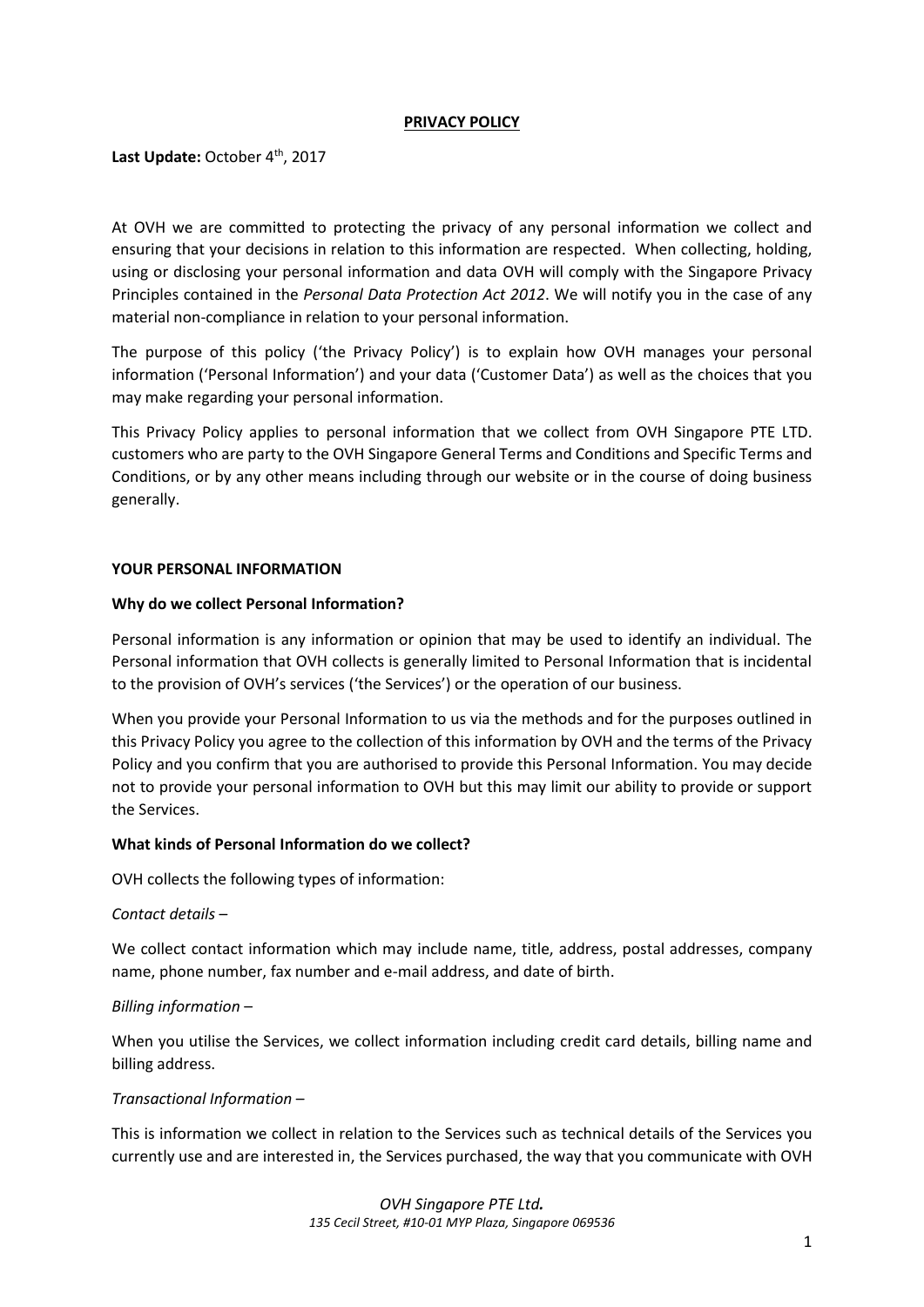(email, website or by phone) and usernames and passwords that you create and use to engage with us online including to access online account services and support.

# *User preferences, opinions and business details* –

We collect opinions you have expressed to us to better understand your preferences as a current or potential Customer of OVH. We also collect any information relating to your business that you choose to provide such as industry, employee numbers and turnover to better tailor the Services to your requirements.

## *Correspondence* –

We will keep a copy of any correspondence that you send to us. This enables us to maintain a record of our relationship with you, provide assistance to you and ensure the quality of the Services.

*Information collected automatically through our website, when you use the Services or other means* –

• Website, Applications and Marketing Emails:

We collect certain information when you use our website, applications or interact with our marketing emails and social media. The information we collect in this manner is generally not Personal Information and is not used by OVH to personally identify you. Instead we use this information to improve the Services and our support of the Services and to effectively target our advertising to your needs.

Information automatically collected through our website, applications, marketing emails or social media, includes device ID, device and software characteristics, geolocation data and connection information, browser type and operating system, IP Address and ISP, URL clickstreams, download errors, number of website visits, access time, domain name and screen views.

This information is generated from our site's server or through using cookies. You may decide to clear the cookies from your web browser or device or disable any future use of cookies. However, this means that you may not be able to access the full functionality of OVH's website.

When using the Services:

When you use the Services we automatically collect usage information that helps us to develop, maintain and support the Services such as computer configuration, performance metrics and service functionality.

## *Information from third parties* –

While operating our business, we may collect contact details and business information from third party vendors, suppliers, consultants and advisors.

## *Your Customer Data*

OVH does not collect Personal Information about you or your customer's from the data you store on OVH's hosted servers.

## *Sensitive Information*

We do not intentionally collect, nor want you nor provide sensitive information such as health information, ethnicity, political preferences, sexual orientation or religious beliefs.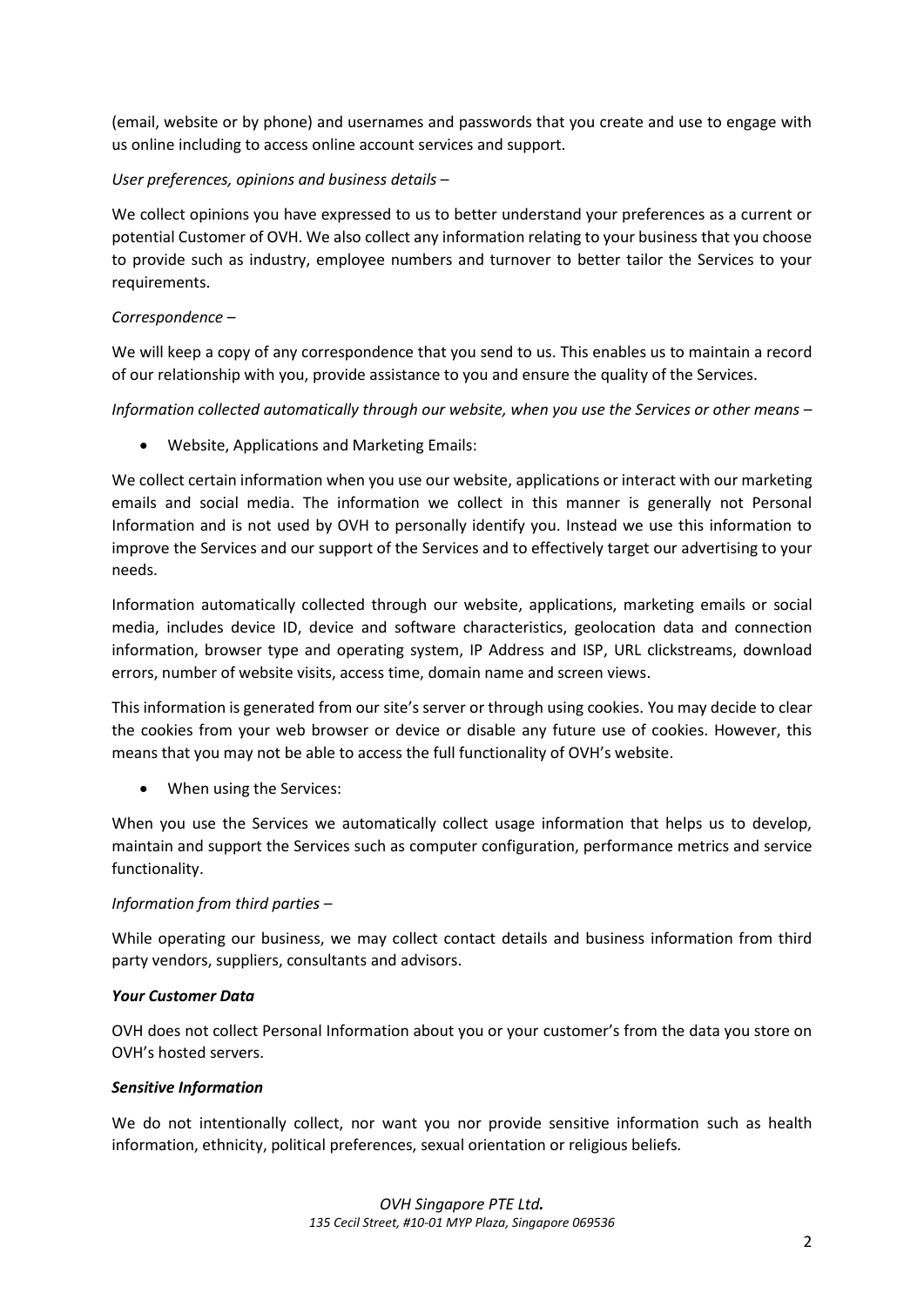### **How do we collect Personal Information?**

OVH collects Personal Information in the following ways:

- Most of the Personal Information we collect you will provide to us directly when you interact and communicate with us for example, when enquiring about the Services, signing up to the Services, interacting with our marketing activities or website or providing services to us;
- Automatically from your interaction with the OVH website, marketing emails or use of the Services;
- From other people, for example your employer if you use the Services in a business;
- From trusted third parties, when where we purchase information to more effectively target our services and marketing campaigns.

### **How do we use your Personal Information?**

When we have collected your personal information, we store it in a specific database segregated from third party data.

OVH uses your personal information for the following purposes:

- To get in touch with you;
- To evaluate a request by you to receive the Services;
- To provide and optimise the Services;
- To analyse how you use the Service and ways that the Services could be improved;
- To manage your use of the Services, including invoicing and debt collection;
- To maintain and improve the content and ease of use of our Website and customer online account services;
- For general marketing purposes and to promote products and services which may be of interest to you through direct marketing communications, and other advertising media. When we contact you directly for a marketing purpose you may at any time choose to opt out of receiving marketing communications (see 'How you can manage your Personal Information' below);
- To undertake security investigations which protect our business from fraud, misuse of the Services and illegal activities;
- Where reasonably necessary, to facilitate OVH's business operations such as administration, staff training and to carry out product development; and
- For other purposes incidental to the operation of the OVH's business which we will notify you about from time to time. In these circumstances, we will seek your consent to prior to using your Personal Information.

## *Disclosure of Personal Information*

The Personal Information that we collect will not be shared with, sold or disclosed to anyone external to OVH Singapore PTE Ltd except as provided for in this Privacy Policy, in the OVH Terms and Conditions if you are a customer of OVH, or with your consent. Disclosure in these circumstances is strictly limited by OVH to Personal Information necessary to permit these parties to provide products or services to OVH and its customers. OVH will take reasonable steps to ensure that Personal Information is stored securely by third parties and used only for the purposes for which it is disclosed.

Sometimes we will give access to your Personal Information to parties located overseas (Canada).

OVH may give access to your Personal Information to the following parties: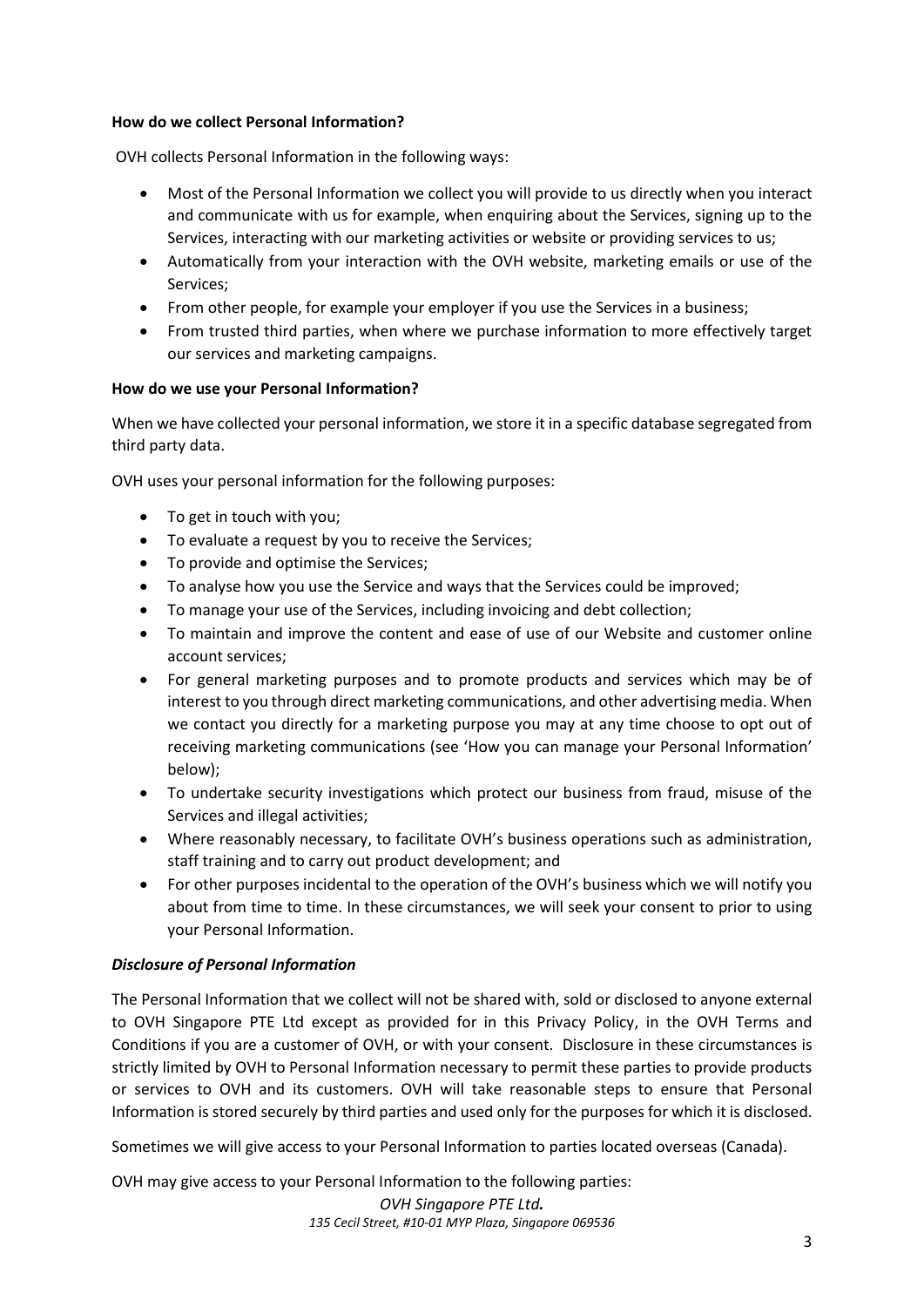*OVH's affiliates* – OVH is headquartered in France and operates in 20 countries. One of OVH's affiliates may be given access to your Personal Information in order to process that information.

*Contractors and third party suppliers* – OVH may engage Contractors or Third Party Suppliers to undertake sales, business or customer support functions. We may exchange information with contractors and third party suppliers, in connection with the provision of the Services or OVH's website. These parties and their subcontractors will be contractually bound to use the information only to the extent necessary for them to fulfil their function and OVH will at all times retain effective control of the information.

*Debt collection* – In some cases where payment is outstanding under our General Terms and Conditions or Specific Terms and Conditions, we will need to engage debt collection services. In this instance a debt collector will be given secure access to your Personal Information. Access will be limited to what is necessary to recover the debt.

*As required by law or to enforce our legal rights*– We may disclose personal information where we are obliged to under Singapore law to a relevant authority or where necessary to enforce our legal rights under the General Terms and Conditions and the Specific Terms and Conditions.

## *Aggregate Data*

We may disclose non-identifying information such as anonymous aggregate data without limitation. This data does not constitute Personal Information.

### **HOW YOU CAN MANAGE YOUR PERSONAL INFORMATION**

#### *Opting out of our direct email marketing*

If you would prefer not receive email communications from us you may unsubscribe, by clicking the unsubscribe link in any email we send to you. This may only unsubscribe you from certain types of email communications. You can manage your email preferences through your customer panel control. Please note that you cannot opt-out from receiving service related emails.

## *Accessing, correcting and updating your personal information*

You have the right to request access to or correction of the Personal Information that we hold about you. Should you do so, we will provide access to your Personal Information within reasonable timeframes and in accordance with the APP's.

We will always confirm your identity before giving you access to your Personal Information. There are some circumstances in which we may refuse to give you access to your Personal Information, in accordance with the APP's. These include when we reasonably believe that giving access would pose a serious threat to the life, health or safety of any individual, or to public health or public safety or that giving access would have an unreasonable impact on the privacy of other individuals.

Requests for access and correction may be made by contacting us using the contact details below. In most cases, we will arrange for access to your information free of charge, however if a particularly complex request is made we retain the discretion to charge a fee. The fee will be reasonable and we will notify you before proceeding what the fee will be so that you may decide whether to continue with the access request.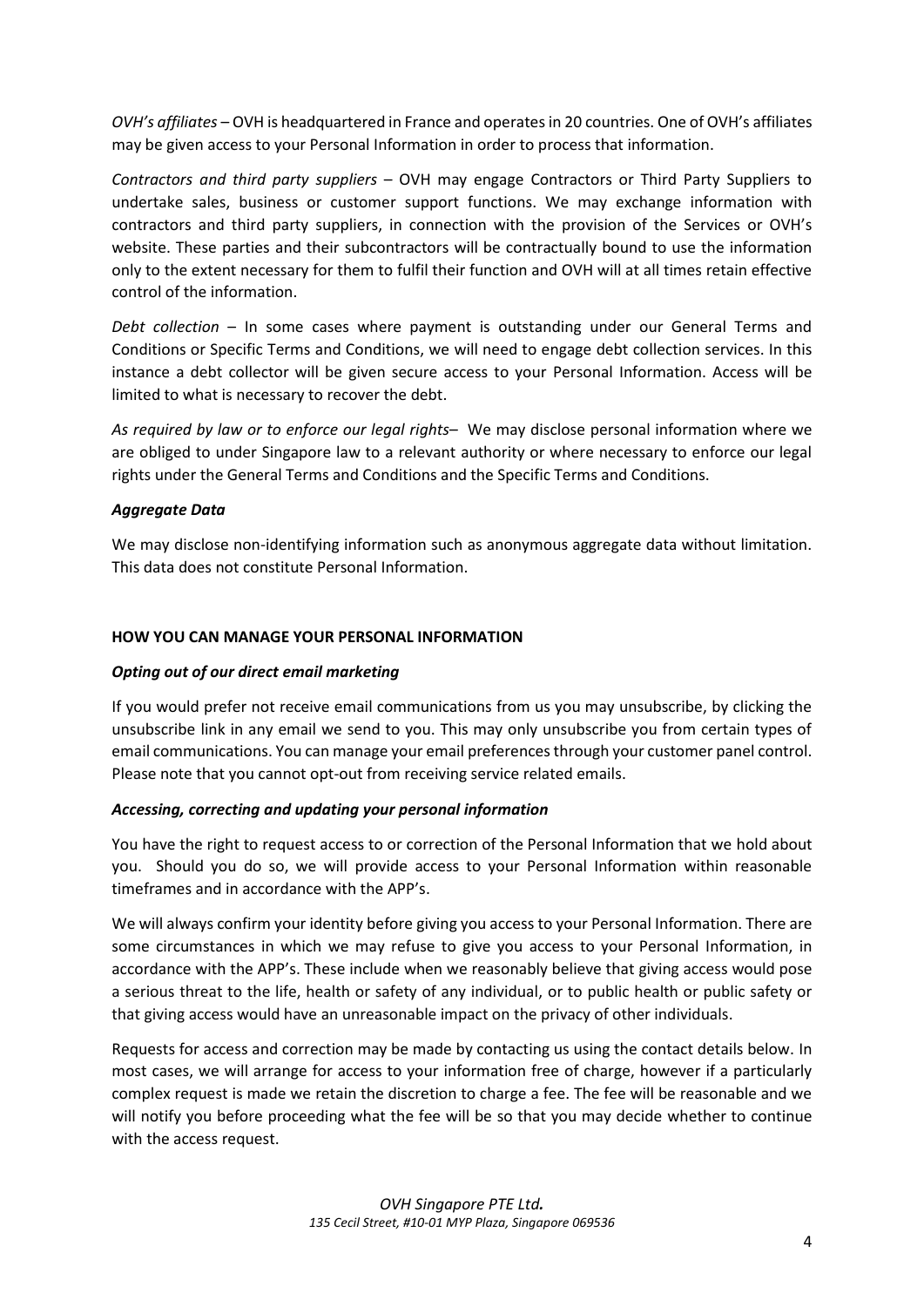We will retain your Personal Information for as long as is reasonably necessary to provide the Services, or to fulfil the purposes for which it is collected. We will also retain information as required by law.

We are concerned to ensure the quality, accuracy and completeness of the Personal Information that we hold about you and encourage you to keep your Personal Information up to date.

### *Making complaints*

Please contact us if you have any concerns about your privacy, the way we manage your Personal Information or a request for access or correction that you have made. You may also submit a formal complaint at the contact details listed below.

## **CUSTOMER DATA**

As an OVH Client the data that you host, transmit or process on our servers may contain your own or your customer's Personal Information. At all times, you retain effective control of your data, the Personal Information it contains and the way that you manage the data and personal information. You are at all times solely responsible for compliance with applicable privacy law in relation to your data.

This data may be hosted on one of OVH's dedicated servers overseas. Storage of Customer Data on overseas servers does not amount to disclosure of Customer Data to OVH's affiliates or overseas contractors.

Employees of OVH may have temporary access to Customer Data for the purposes of providing support services as part of the Services, only when you have given your consent and instructions to OVH to do so. OVH will not access your Customer Data for any other purpose and will not disclose this data to any other entity, except where required by law.

#### **SECURITY**

The security of your data is very important to us and we are committed to adopting international best practice in security. We implement a range of physical, technical and organisational measures to protect your Personal Information and Customer Data which include:

- Perimeter security and security zones to manage access to OVH's data centres and facilities;
- Information classification and segregation to ensure security is well-adapted to the information;
- Access restrictions, logging and secure workflow systems, so that those who manage your Personal Information, only see what is necessary to fulfil their function, in line with the purposes set out in this Privacy Policy;
- Technical protections against unauthorised access, data loss and misuse of your Personal Information and Data including firewalls, antivirus protection, backups and encryption.
- Regular monitoring, reviews and updating of our security policies and employee training.

Digital and online services, involve an inherent level of risk which evolves over time. We remain constantly vigilant in responding to this risk, but it cannot be totally mitigated or avoided. Although we will always endeavour to protect your Personal Information and Customer Data through the measures described above, security threats exist and change, and we cannot completely guarantee the security of your information. We will notify you as soon as practicable of any material breaches of security, subject to the needs of law enforcement agencies.